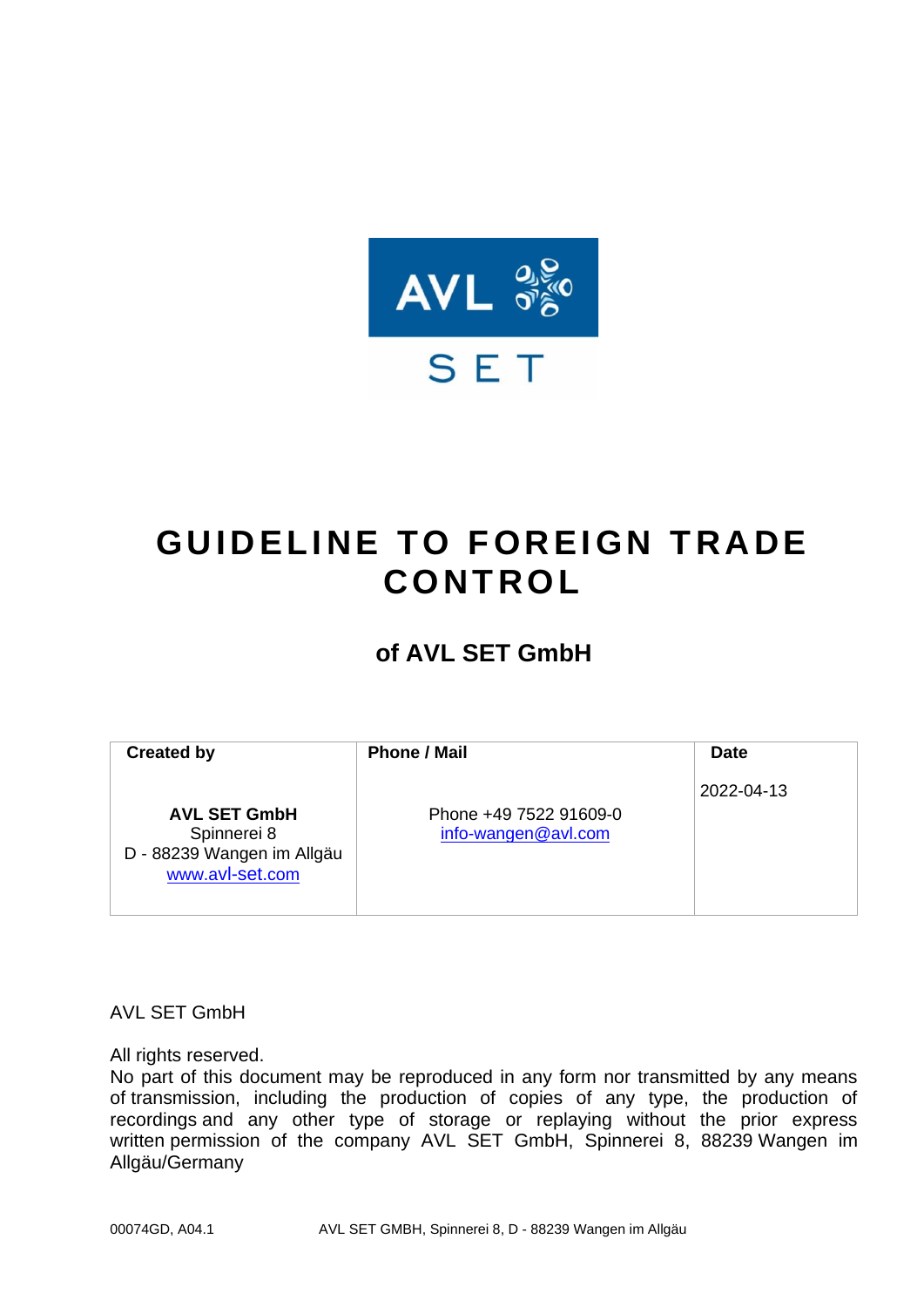## Inhaltsverzeichnis

| $\mathbf 1$ . |     |                                                                           |  |
|---------------|-----|---------------------------------------------------------------------------|--|
| 2.            |     |                                                                           |  |
| 3.            |     |                                                                           |  |
| 4.            |     |                                                                           |  |
|               | 4.1 |                                                                           |  |
|               |     |                                                                           |  |
|               |     |                                                                           |  |
|               |     |                                                                           |  |
|               |     |                                                                           |  |
|               |     | 4.2.2 Sanctions and/or embargos against countries, persons, companies and |  |
|               |     |                                                                           |  |
|               |     |                                                                           |  |
|               |     |                                                                           |  |
|               |     |                                                                           |  |
|               |     | 4.2.3 Four important questions in relation to foreign trade control       |  |
|               | 4.3 | Re-Export of US Items Outside of the United States of America9            |  |
|               | 4.4 |                                                                           |  |
|               | 4.5 |                                                                           |  |
|               | 4.6 |                                                                           |  |
|               | 4.7 |                                                                           |  |
|               | 4.8 |                                                                           |  |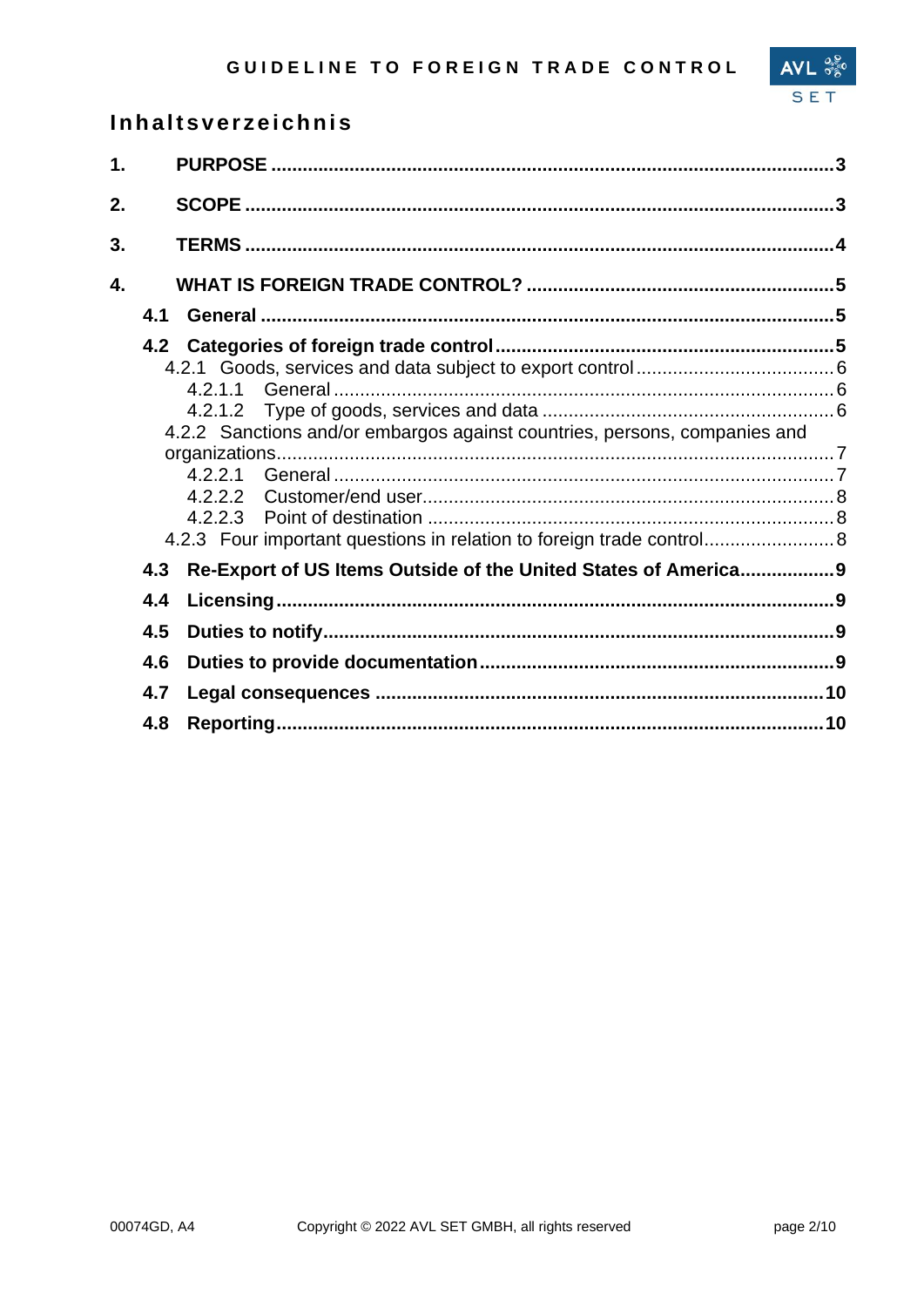

## **1. Purpose**

AVL SET GmbH ("AVL") is subject to national and international import and export regulations, which have to be followed to the letter. A breach of the applicable import and export regulations and of the sanction regulations can have serious consequences (**see Chapter 4.7**).

The goal of these guidelines is to support AVL employees in adhering to import and export regulations when importing and exporting goods, including the transfer and provision of software and technology (see definition in **Chapter 3**) and the provision of technical support (see definition in **Chapter 3**). The provision of services and the transfer and provision of data, know-how and similar falls within the scope of the import and export regulations. It is important that the AVL employees understand these regulations and that they are familiar with the risk indicators for possible restrictions on import and export. These guidelines are intended to help in complying with the local import and export regulations of the countries in question, in particular the regulations of the European Union (EU) and the United States of America (USA).

A transaction should be assessed to see whether it is subject to foreign trade controls in the early acquisition phase. The project can then be designed accordingly, or the unnecessary acquisition costs can be avoided. An assessment is required by law before the contract is signed and before the first delivery is carried out or provided (including technical support).

### **2. Scope**

These guidelines apply for AVL and all its employees, as well as companies and natural persons working on behalf of AVL (i.e., temporary staff, consultants, etc.).

The complexity of the import and export regulations of the relevant country means these guidelines cannot cover all the aspects of the import and export controls and all matters with which the employees may be confronted in the course of their work. The Export Compliance Officer is therefore available to employees to help deal with uncertainties, questions or concerns.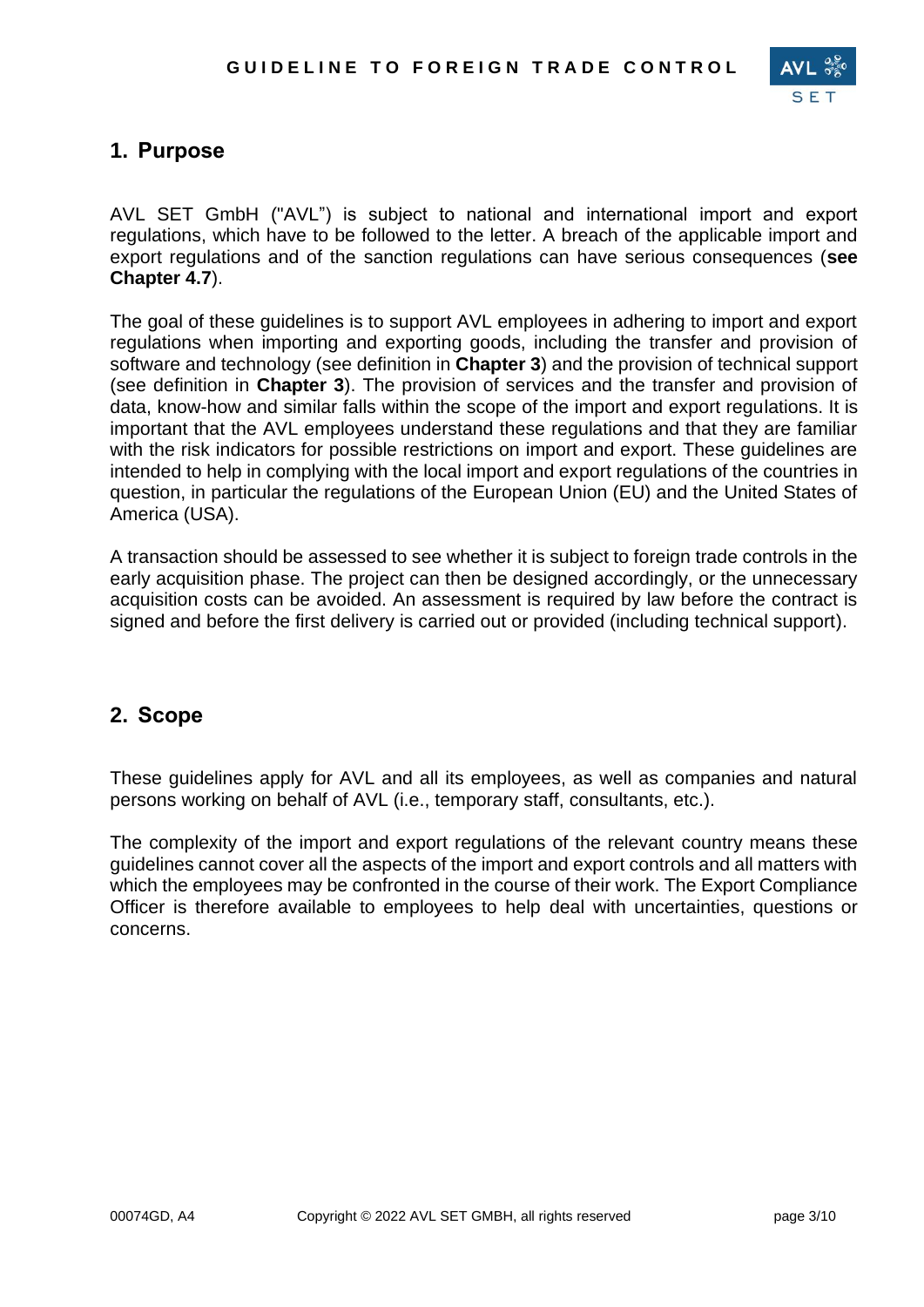

## **3. Terms**

The import and export regulations of the countries in question use the following terms, which are written in this document in italics:

| Begriff/Abkürzung     | Erklärung/Bezeichnung                                                                                                       |
|-----------------------|-----------------------------------------------------------------------------------------------------------------------------|
| Dual use items        | Goods which can be used for both civil and military application                                                             |
| Development           | IS related to all phases prior to serial production, such as:                                                               |
|                       | research, design, analysis, assembly and testing of prototypes,                                                             |
|                       | pilot production schemes, process of transforming design data                                                               |
|                       | into a product, configuration design, integration design, design                                                            |
|                       | data, layouts, concepts; later development work on existing                                                                 |
|                       | products is also included.                                                                                                  |
| Export control        | Regulations which may limit the export of goods, services, data                                                             |
|                       | and financial resources.                                                                                                    |
| <b>EAR</b>            | Refers to the Export Administration Regulations, a set of                                                                   |
|                       | regulations implemented by the US Department of Commerce.                                                                   |
| Goods                 | This term includes products, technology and software.                                                                       |
| <b>ITAR</b>           | Refers to the International Traffic in Arms Regulations, a set of                                                           |
|                       | regulations implemented by the US Department of State.                                                                      |
| Production            | Means all production phases, such as: product engineering,                                                                  |
|                       | manufacture, integration, assembly (mounting), inspection, testing                                                          |
|                       | and quality assurance                                                                                                       |
| Transfer within the   | The delivery or transport of an item from the federal territory of                                                          |
| <b>European Union</b> | one EU member state to a recipient in another EU member state.                                                              |
| Military end use      | The following is deemed military end use                                                                                    |
|                       | assembly of, or incorporation into, military equipment                                                                      |
|                       | the use of production, test or analytical equipment for the                                                                 |
|                       | development, production or maintenance of military equipment                                                                |
|                       | the export of unfinished products which are intended to be                                                                  |
|                       | used in a plant to produce military equipment                                                                               |
|                       |                                                                                                                             |
| Military equipment    | Goods with a military end use and goods included in a military list                                                         |
|                       | issued by the authorities.                                                                                                  |
| Non-listed goods      | All goods which are not defined by law as military equipment or                                                             |
|                       | dual use items.                                                                                                             |
| Software              | A collection of one or more programs or micro programs fixed in                                                             |
|                       | any tangible medium of expression. Software that is generally                                                               |
|                       | available to the public and is sold from stock at retail selling points                                                     |
|                       | without restriction, is designed for installation by the user without                                                       |
|                       | further substantial support by the supplier and is in the public                                                            |
|                       | domain is not subject to export controls.                                                                                   |
| <b>Technical data</b> | May take forms such as blueprints, plans, diagrams, models,                                                                 |
|                       | formulae, tables, engineering designs and specifications,<br>manuals and instructions written or recorded on other media or |
|                       | devices such as disk, tape, read-only memories.                                                                             |
| Technology            | Specific information necessary for the development, production or                                                           |
|                       | use of goods. The information takes the form of technical data or                                                           |
|                       |                                                                                                                             |
|                       | technical assistance.                                                                                                       |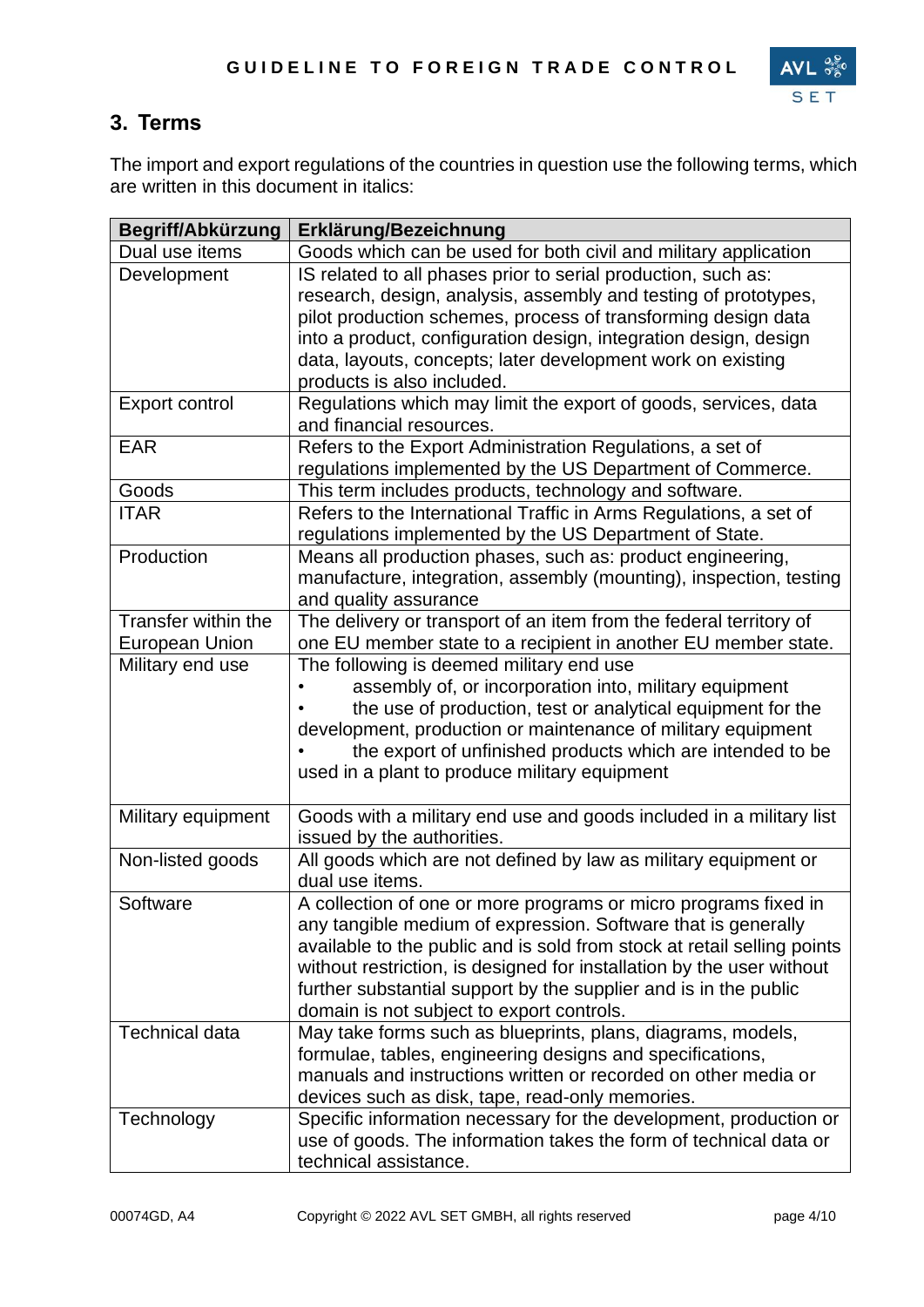|     | Controls on the export of technology do not apply to information<br>in the public domain, to basic scientific research or to the<br>minimum necessary information for patent applications. |
|-----|--------------------------------------------------------------------------------------------------------------------------------------------------------------------------------------------|
| Use | Installation (including on-site installation), operation, maintenance<br>(checking), repair, overhaul, refurbishing.                                                                       |

## **4. What is foreign trade control?**

#### **4.1 General**

Foreign trade control includes all activities related to the import and export of *goods,* including the transfer and provision of *software* and *technology*, and the provision of *technical support*. This includes *services*, data and material or immaterial assets (i.e., data, know-how and similar). It mostly refers, in practice, to the matter of *export controls*  (export, transit and/or brokering), which is why we shall subsequently only deal with exports (and not imports as well). Customs law regulations also have to be taken into consideration when importing goods and/or services.

Export is a very broad term. The method by which *goods*, services, *software*, data and material or immaterial assets are transferred is here irrelevant. Export also includes (but is not limited to) the following methods of transfer:

- Upload to or download from websites / servers
- Transfer of (for example) *technology* in an email to a foreign citizen or a foreign company
- Transfer of (for example) *technology* to a foreign citizen in the course of a personal discussion, meeting or telephone call
- *Technical assistance* by an AVL employee for customers based abroad or *technical assistance* for foreigners by AVL employees in Austria
- Foreign citizens viewing *technical data*

Limitations to foreign trade can apply to all sectors and lines of business. The following lines and areas of business are however, in particular affected: Aviation and defense, oil and gas, transport and logistics, shipping, process engineering, telecommunication, chemicals, pharmaceutics, finance and medical goods.

#### **4.2 Categories of foreign trade control**

Export restrictions include the following aspects in particular:

- Export restrictions for the *goods*, services and data subject to *export control* which can be used for military purposes (see 4.2.1).
- Export restrictions because of sanctions and/or embargos against countries, persons, companies and organizations (see 4.2.2).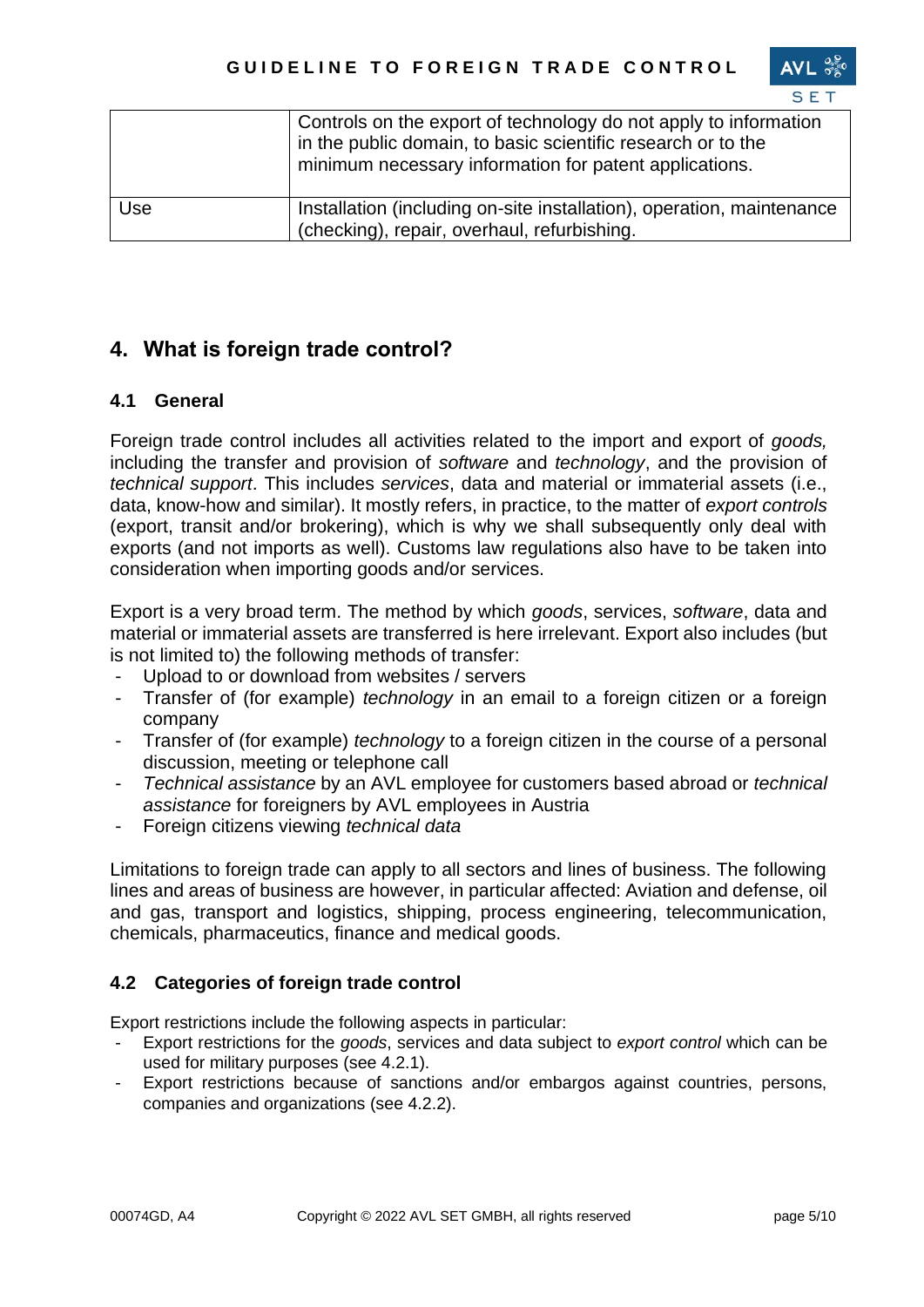

#### **4.2.1 Goods, services and data subject to export control**

#### **4.2.1.1 General**

Export control regulates in particular the export of goods and/or dual use items, including the transfer and provision of software and technology, services and data for military purposes.

Goods are in every case subject to export control if they are either military equipment or dual use items.

Services are subject to export controls if the know-how used or the object of the service is subject to export control. This includes for example, maintenance or repair work for a product with a possible military end use, as well as other forms of technical assistance.

Data is subject to export control if it affects goods subject to export control. This includes, for example, technical specifications and blue prints for products with a possible military end use.

Only goods, services and data will, in summary, be dealt with below.

The export control regulations of most countries only affect the export of goods, services and data from territories, which are within their jurisdiction. However, this also includes the brokering of goods between third countries.

However, the USA's export control regulations also have an extra territorial effect. This means that the export of US controlled goods outside the USA may be subject to the USA's export control regulations. Therefore, the export control regulations of several jurisdictions may apply when exporting. The EU and the USA's export control regulations always need to be taken into account, in addition to the national export control regulations.

#### **4.2.1.2 Type of goods, services and data**

a) *Military equipment* and/or services and data related to *military equipment*

A license generally needs to be acquired for the import; export and *transfer* within the European Union of *military equipment* (see **Chapter 4.4**).

#### b) *Dual use items* and/or services and data related to *dual use items*

The transfer within the union of *dual use items* may be subject to a license. The requirement for a license may be based on European Union law, as well as national regulations. Certain *dual use items* can be transferred within the EU without a license being required. In this case though, the customer is to be informed that the *goods* may be subject to a requirement for a license if they are later exported to a third country. An export license is always required for delivery **outside the EU**.

c) *Non-listed goods* and/or services and data related to *non-listed goods*

*Non-listed goods* are also generally subject to export control regulations. It is necessary to ask how and where the *non-listed goods* (i.e. products, *technology* and *software*) are to be used. The end use of the *goods* can make a license necessary.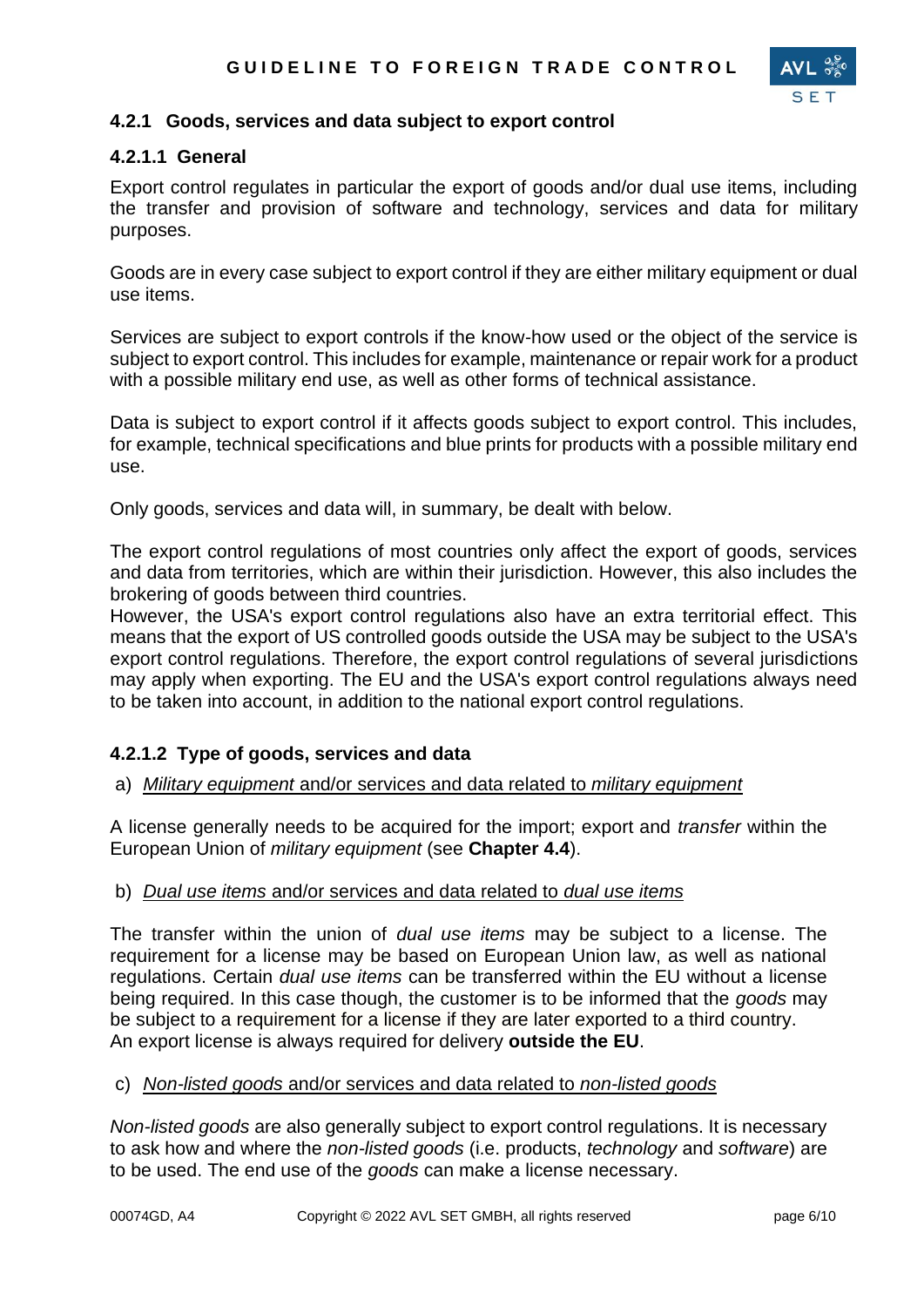

If the *non-listed goods* are to be partly or wholly used for a military purpose, then a license may be necessary, or a ban on exporting may be in place.

Possible indicators for a requirement for a license, or a ban on exports, are:

- Customer/end user is active in the arms industry or the NBC weapons related / nuclear technology sector
- Customer/end user is unusually reluctant to provide information on the intended end use of the *goods*
- The product specifications or scope of delivery do not fit the customer/end user's production program, or are not plausible
- Customer does not require on-site support, service or installation support, although this is otherwise normal
- Unusual packaging, unusual transport routes, unusual labelling

The product manager/ project manager/ technically responsible leader shall perform or initiate the assessment, whether the *goods*, services and data are to (or can) be used militarily, or for "*Dual use*" purposes. If reasonable doubts arise, then they must ask at the responsible authorities and/or apply for an export permit (see **Chapter 4.4**).

#### *d) Technical assistance*

*Technical assistance* may also be subject to a requirement to acquire a license, or an export ban, if it relates to *military equipment* (end use). The assistance itself does not necessarily have to be of a military nature.

Merely providing administrative and financial support to a company that produces military products does not generally fall within the definition of *technical assistance*. Information in the public domain, basic scientific research and similar is also not subject to a requirement for a license.

#### **4.2.2 Sanctions and/or embargos against countries, persons, companies and organizations**

#### **4.2.2.1 General**

The European Union, individual states or associations of states can impose sanctions on other states. Reasons for this may include an attempt to force the country to change its behavior, or to prevent weapons of mass destruction from being built. Certain exports may, depending on the type and scope of the sanctions, be forbidden or may first require a license.

This type of sanctions can not only be imposed upon states, but also on persons, groups, companies and organizations. Natural persons or groups of persons who have sanctions imposed on them are often closely associated with sanctioned states or terrorist organizations. Companies and organizations may be the property of sanctioned countries or terrorist groups, or may be controlled by them.

The most important sanctions are issued by the United Nations (UN), the EU, the OSCE and the USA.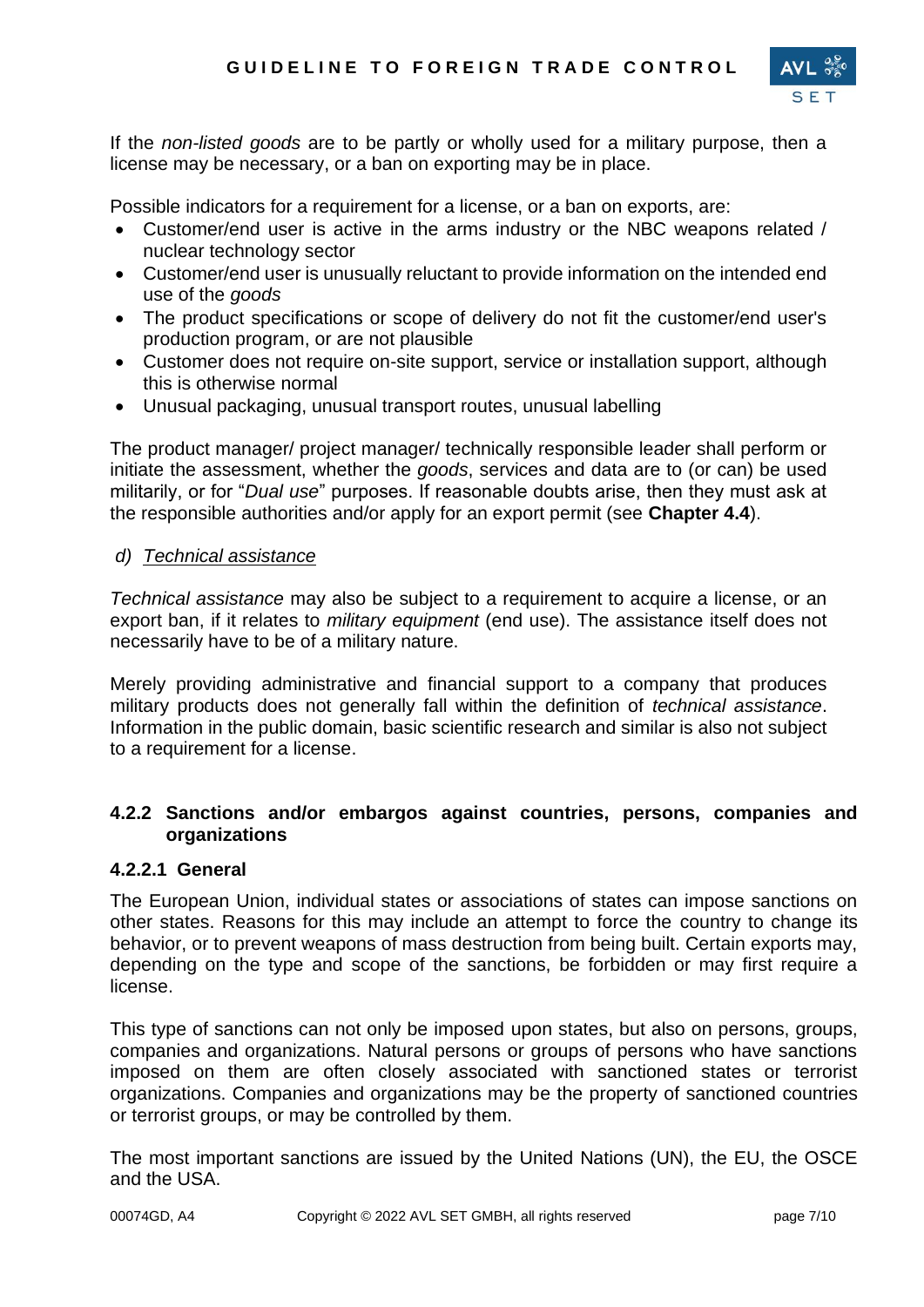

#### **4.2.2.2 Customer/end user**

In order to recognize whether any risks exist regarding adherence to export control regulations, AVL needs to know its customers and also know what the probability is that the end user will misuse the goods.

If sanctions have been imposed on the customer/end user then goods must not be delivered to them and they may not be granted any financial benefits. The EU, USA and UN sanctions lists have (at the very least) to be consulted in order to ascertain whether sanctions have been imposed on the customer/end user (**see Chapter 5/ sanction list**).

AVL has made a software tool (export compliance engine) available which shows the current status of the aforementioned sanctions lists.

#### **4.2.2.3 Point of destination**

Sanctions/embargoes have been imposed on various states. Export to these countries is subject to restrictions and may – as long as export is not forbidden – require a license. EU and USA (OFAC, EAR and ITAR) legal acts, the resolutions of the UN Security Council and decisions by the OSCE are (at the very least) to be taken into account when assessing possible sanctions/embargos (see **Chapter 5/ sanction list**).

#### **4.2.3 Four important questions in relation to foreign trade control**

The following questions will help every employee decide if a risk of foreign trade restrictions exists:

- 1. What is the nature of the *goods*, services and data to be exported? A license is always required in relation to *military equipment*, whilst *dual use items* mostly require a license (see above 4.2.1.2)
- 2. What is the intended use for the *goods*, services and data to be exported? When dealing with *non-listed goods*, services and data, an enquiry should always be made about the intended use. If it or they are to be used militarily, then an export license needs, as a rule, to be acquired. Enquiries should be made at the responsible authorities in cases of doubt (see above 4.2.1.2)
- 3. Who is the customer, who is the end user? All customers (and if known, the end user) are to be assessed to see whether they are included on a sanctions list. Deliveries may not be made if this is the case (see above 4.2.2.2)
- 4. What is the point of destination of the *goods*, services and data to be exported? Deliveries may not be made to countries on which sanctions or embargoes have been imposed, or to which deliveries are restricted (see above 4.2.2.3).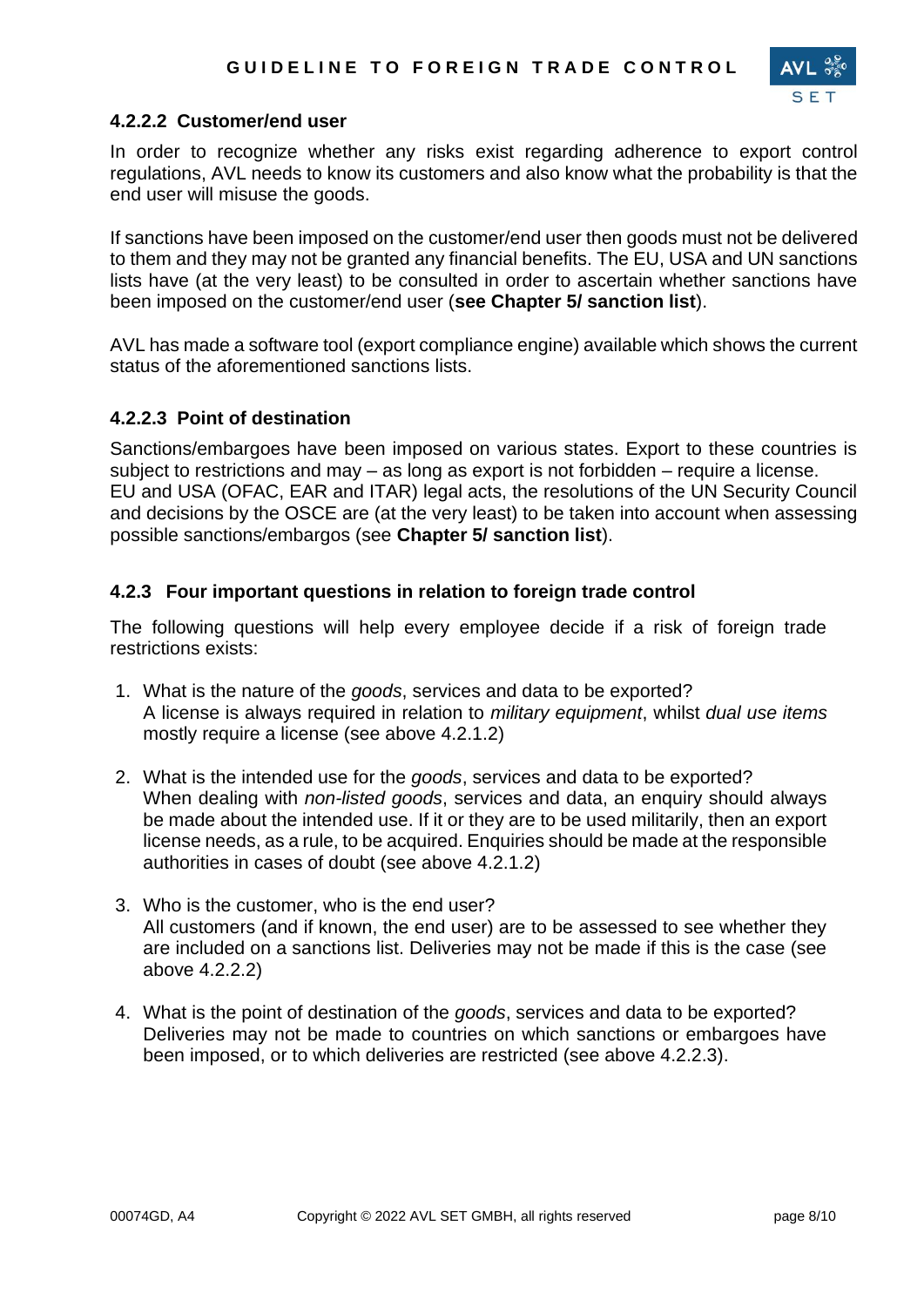

#### **4.3 Re-Export of US Items Outside of the United States of America**

*EAR* and *ITAR* provide for extraterritorial application of US export control standards. This means that US-controlled items may be subject to a licensing requirement or re-export ban by the US pursuant to these regulations.

US-controlled items are all US-origin items wherever located and all foreign-made commodities that are a product of US technology or software.

All foreign-made commodities, software or technology that incorporates specified amounts of US-origin commodities, software or technology controlled under *EAR* will be subject to US export control standards ("de-minimis" rule).

If a product incorporates components or technology subject to *ITAR*, the entire product is subject to US export control standards. It is not relevant how important the component is relative to the overall value of the product, even the smallest component will "contaminate" the product ("see-through" rule).

Every US citizen worldwide is subject to US export control standards, regardless of where the US citizen resides. Additionally, any foreign person staying in the US is subject to US export control standards.

#### **4.4 Licensing**

A license must be acquired before exporting *goods*, services or data subject to a requirement for a license.

The Export Compliance Officer shall acquire the required license from the responsible authority before carrying out the export.

Any license issued is deemed to have been automatically revoked *ex lege* if a sanction/ embargo contradicting this license comes into force after said license has been given.

A license is granted for a limited period and may not be transferred.

#### **4.5 Duties to notify**

Even when not subject to bans and obligations to acquire a license, duties of notification may exist for certain transactions (i.e., payments). The relevant national foreign trade regulations should be consulted to ascertain which transactions are to be reported to which authority.

#### **4.6 Duties to provide documentation**

Transactions related to foreign trade always have to be documented, in particular when applying for and receiving a license and assessing whether business partners are on a sanctions list. This ensures that it can be proven that the legal requirements have been adhered to and ensures that the transactions can, in individual cases, be traced and understood. Duties to provide documentation are generally taken from the relevant national regulations; the records must in particular contain commercial documents such as invoices, manifests and transport or other dispatch documents. Said papers will ensure that the following can be verified: